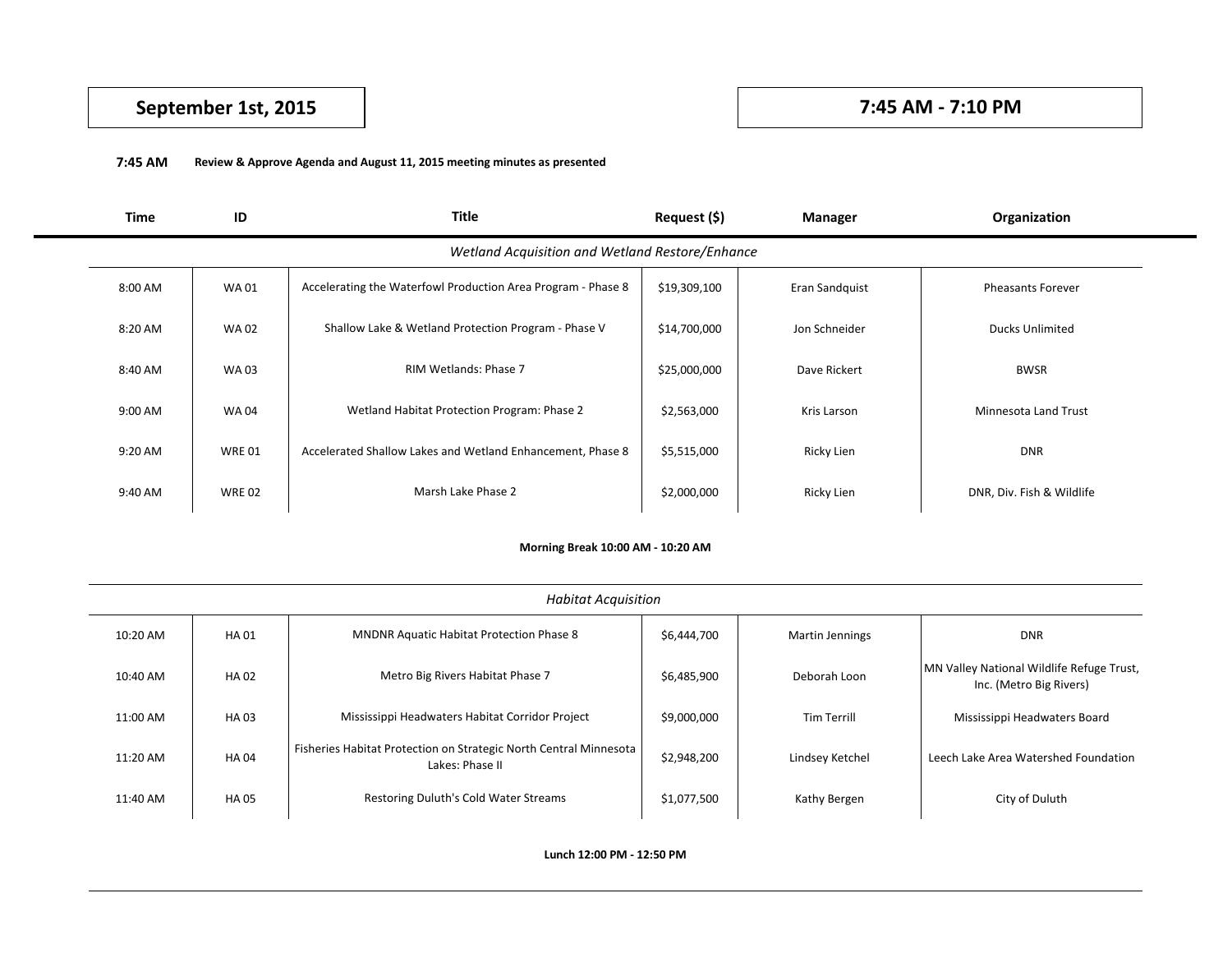| Time                       | ID          | <b>Title</b>                                                                    | Request (\$) | Manager           | Organization                       |  |  |
|----------------------------|-------------|---------------------------------------------------------------------------------|--------------|-------------------|------------------------------------|--|--|
| <b>Prairie Acquisition</b> |             |                                                                                 |              |                   |                                    |  |  |
| 12:50 PM                   | <b>PA01</b> | DNR WMA and SNA Acquisition, Phase 8                                            | \$9,118,000  | Pat Rivers        | <b>DNR</b>                         |  |  |
| 1:10 PM                    | <b>PA02</b> | Accelerating the Wildlife Management Area Program - Phase 8                     | \$19,272,000 | Eran Sandquist    | <b>Pheasants Forever</b>           |  |  |
| 1:30 PM                    | PA 03       | Martin County/Fox Lake DNR WMA Acquisition                                      | \$3,372,500  | Doug Hartke       | Fox Lake Conservation League, Inc. |  |  |
| 1:50 PM                    | PA 04       | Northern Tallgras Prairie National Wildlife Refuge Land Acquisition,<br>Phase 7 | \$7,000,000  | Rich Johnson      | The Nature Conservancy             |  |  |
| 2:10 PM                    | <b>PA05</b> | Cannon River Watershed Habitat Complex Phase VI                                 | \$1,050,000  | Robert McGillvray | <b>Trust for Public Land</b>       |  |  |
| 2:30 PM                    | PA 06       | Accelerated Native Prairie Bank Protection Phase II                             | \$9,090,000  | Judy Schulte      | <b>DNR</b>                         |  |  |

#### **Afternoon Break 2:50 PM - 3:10 PM**

| Prairie Acquisition & Prairie Restore/Enhance |               |                                                                                 |              |                   |                                                  |  |
|-----------------------------------------------|---------------|---------------------------------------------------------------------------------|--------------|-------------------|--------------------------------------------------|--|
| 3:10 PM                                       | <b>PA07</b>   | Minnesota Buffers for Wildlife and Water - Phase VI                             | \$15,000,000 | <b>Tabor Hoek</b> | <b>BWSR</b>                                      |  |
| 3:30 PM                                       | <b>PA08</b>   | Prairie Chicken Habitat Partnership of the Southern Red River<br>Valley Phase 2 | \$7,885,100  | Eran Sandquist    | MN Prairie Chicken Society/ Pheasants<br>Forever |  |
| 3:50 PM                                       | PA 09         | Lower Wild Rice River Corridor Habitat Restoration - Phase 2                    | \$4,150,000  | Kevin Ruud        | Wild Rice River Watershed District               |  |
| 4:10 PM                                       | <b>PA 10</b>  | <b>Grasslands Conservation Partnership</b>                                      | \$6,848,500  | Steve Hobbs       | The Conservation Fund                            |  |
| 4:30 PM                                       | <b>PRE 01</b> | DNR Grassland - Phase 8                                                         | \$9,107,100  | Greg Hoch         | <b>DNR</b>                                       |  |
| 4:50 PM                                       | <b>PRE 02</b> | Anoka Sand Plain Habitat Conservation - Phase IV                                | \$3,346,500  | Wayne Ostlie      | <b>Great River Greening</b>                      |  |

### **Break 5:10 PM - 5:30 PM**

| Habitat Restore/Enhance |               |                                                                          |             |                 |                           |
|-------------------------|---------------|--------------------------------------------------------------------------|-------------|-----------------|---------------------------|
| 5:30 PM                 | <b>HRE 01</b> | Minnesota Trout Unlimited Coldwater Fish Habitat Enhancement,<br>Phase 8 | \$3,000,000 | John Lenczewski | Minnesota Trout Unlimited |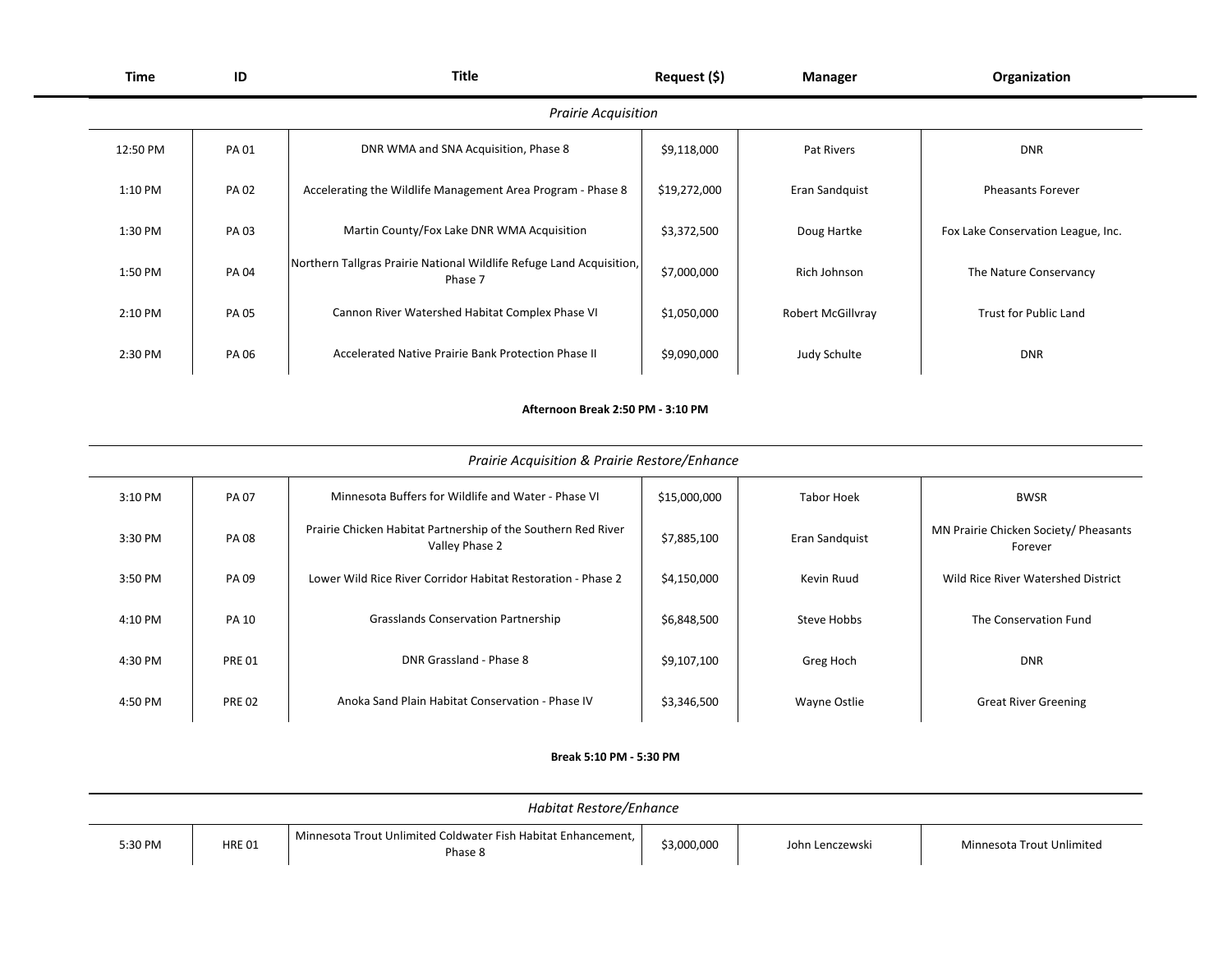| <b>Time</b> | ID               | <b>Title</b>                                                                        | Request (\$) | <b>Manager</b>        | Organization                       |
|-------------|------------------|-------------------------------------------------------------------------------------|--------------|-----------------------|------------------------------------|
| 5:50 PM     | <b>HRE 02</b>    | <b>DNR Stream Habitat</b>                                                           | \$6,095,000  | <b>Brian Nerbonne</b> | <b>DNR</b>                         |
| 6:10 PM     | <b>HRE 03</b>    | St. Louis River Restoration Initiative Phase 3                                      | \$5,242,000  | John Lindgren         | <b>DNR</b>                         |
| 6:30 PM     | <b>HRE 04</b>    | Sand Hill River Fish Passage Restoration & Habitat Enahncement -<br>Phase 2         | \$1,451,900  | Daniel Wilkens        | Sand Hill River Watershed District |
| 6:50 PM     | CPL <sub>1</sub> | Conservation Partners Legacy Grant Program, Phase 8: Statewide<br>and Metro Habitat | \$11,488,000 | Jessica Lee           | <b>DNR</b>                         |
| 7:10 PM     |                  | Adjourn                                                                             |              |                       |                                    |

**September 2nd, 2015**

**8:00:00 AM - 2:20 PM**

| Time                              | ID            | <b>Title</b>                                           | Request (\$) | <b>Manager</b>                    | Organization                                |  |  |
|-----------------------------------|---------------|--------------------------------------------------------|--------------|-----------------------------------|---------------------------------------------|--|--|
| Habitat Restore/Enhance Continued |               |                                                        |              |                                   |                                             |  |  |
| 8:00 AM                           | <b>HRE 05</b> | <b>Root River Restoration</b>                          | \$1,058,000  | Chad Erickson                     | Root River Restoration and Preservation     |  |  |
| 8:20 AM                           | <b>HRE 06</b> | Shell Rock River Habitat Restoration Program - Phase V | \$3,788,800  | Andy Henschel                     | Shell Rock River Watershed District         |  |  |
| 8:40 AM                           | <b>HRE 07</b> | Restoring the Northern Gateway                         | \$3,000,000  | <b>Todd Tuominen</b>              | City of Champlin                            |  |  |
| 9:00 AM                           | <b>HRE 08</b> | <b>Wolverton Creek Habitat Restoration</b>             | \$4,963,000  | <b>Bruce Albright</b>             | <b>Buffalo-Red River Watershed District</b> |  |  |
| 9:20 AM                           | N/A           | Roseau Lake Rehabilitation                             | \$9,500,000  | John Williams, Tracy Halstensgard | DNR & Roseau River Watershed District       |  |  |

# **Morning Break 9:40 AM - 10:00 AM**

| <b>Forest Acquisition</b> |             |                                                                |              |                |                                    |  |
|---------------------------|-------------|----------------------------------------------------------------|--------------|----------------|------------------------------------|--|
| 10:00 AM                  | <b>FA01</b> | Young Forest Conservation Phase II                             | \$3,834,300  | George Fenwick | American Bird Conservancy          |  |
| 10:20 AM                  | <b>FA02</b> | Jack Pine Forest/Crow Wing River Watershed Habitat Acquisition | \$18,940,000 | Craig Engwall  | <b>MN Deer Hunters Association</b> |  |
| 10:40 AM                  | <b>FA03</b> | Camp Ripley ACUB Phase 6                                       | \$3,000,000  | Helen McLennan | <b>Morrison SWCD</b>               |  |